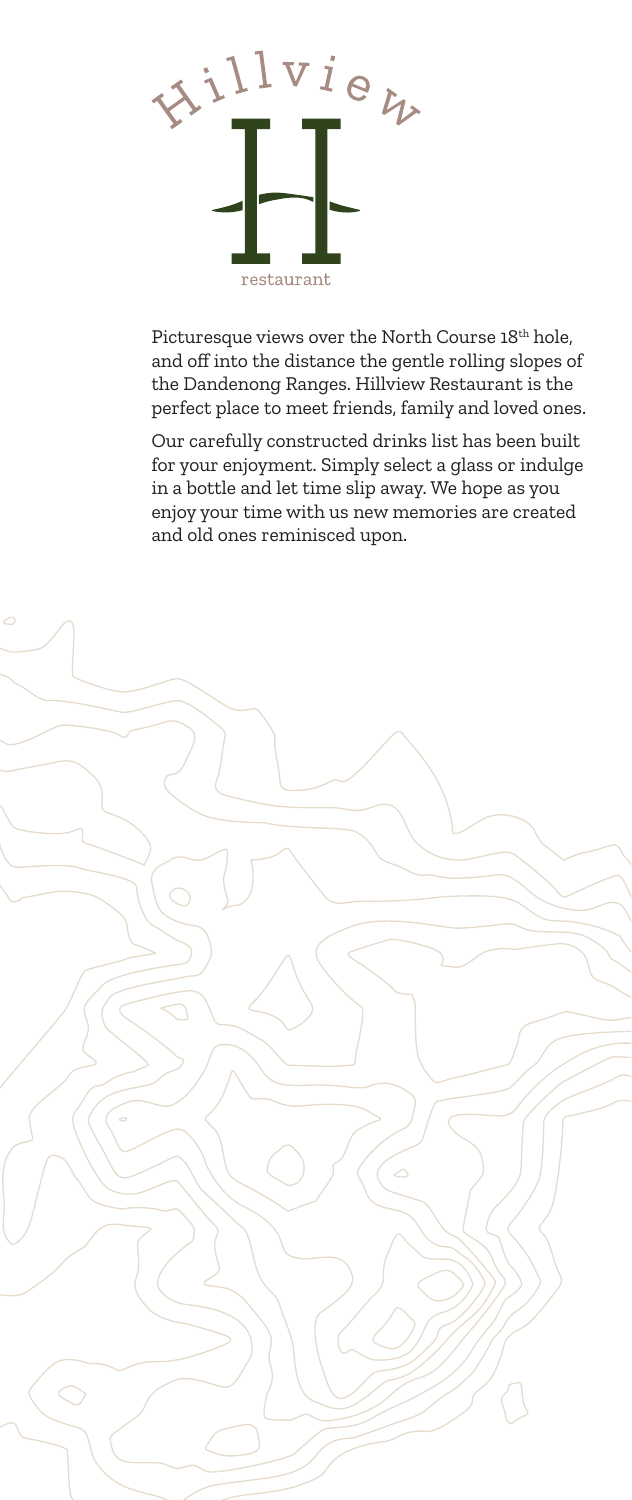| Wines by the glass                                                  | <b>150ml</b> |
|---------------------------------------------------------------------|--------------|
| Champagne & Sparkling                                               |              |
| NV Brown Bros Prosecco Piccolo 200ml<br>King Valley, VIC            | 10           |
| NV Jansz Premium Brut Cuvée<br>Tamar Valley, TAS                    | 15           |
| NV Rizzardi Prosecco<br>Italy                                       | 12           |
| <b>Sparkling Cocktails</b>                                          |              |
| Pampelle Spritzer                                                   | 15           |
| The Sandhurst Spritzer                                              | 18           |
| Stoli Cucumber Spritzer                                             | 15           |
| <b>Whites</b>                                                       |              |
| Sauvignon Blanc<br>2020 O'Leary Walker<br>Adelaide Hills, SA        | 11           |
| 2020 Babich Black Label<br>Marlborough, NZ                          | 9            |
| Chardonnay<br>2020 Singlefile Run Free<br>Margaret River, WA        | 12           |
| Pinot Grigio<br>2019 Cantina Tollo Rocca<br>Italy                   | 8            |
| <b>Pinot Gris</b><br>2017 Awatere River<br>Marlborough, NZ          | 10           |
| Riesling<br>2020 Riposte<br>Clare Valley, SA                        | 12           |
| Rosé                                                                |              |
| 2019 Tellurian<br>Heathcote, VIC                                    | 10           |
| Reds                                                                |              |
| <b>Pinot Noir</b><br>2019 Oscars Folly<br>Yarra Valley, VIC         | 10           |
| Cabernet Sauvignon<br>2018 Jim Barry The Atherley<br>Coonawarra, SA | 9            |
| Shiraz<br>2018 Maxwell Silver Hammer<br>McLaren Vale, SA            | 11           |
| 2017 Tellurian Pastiche<br>Heathcote, VIC                           | 14           |
| 2019 Langmeil Prime Cut Shiraz<br>Barossa Valley, SA                | 10           |
| Montepulciano                                                       |              |
| 2019 Cantina Tollo Rocca Montepulciano<br>Italy                     | 8            |
| Vintages may change subject to availability                         |              |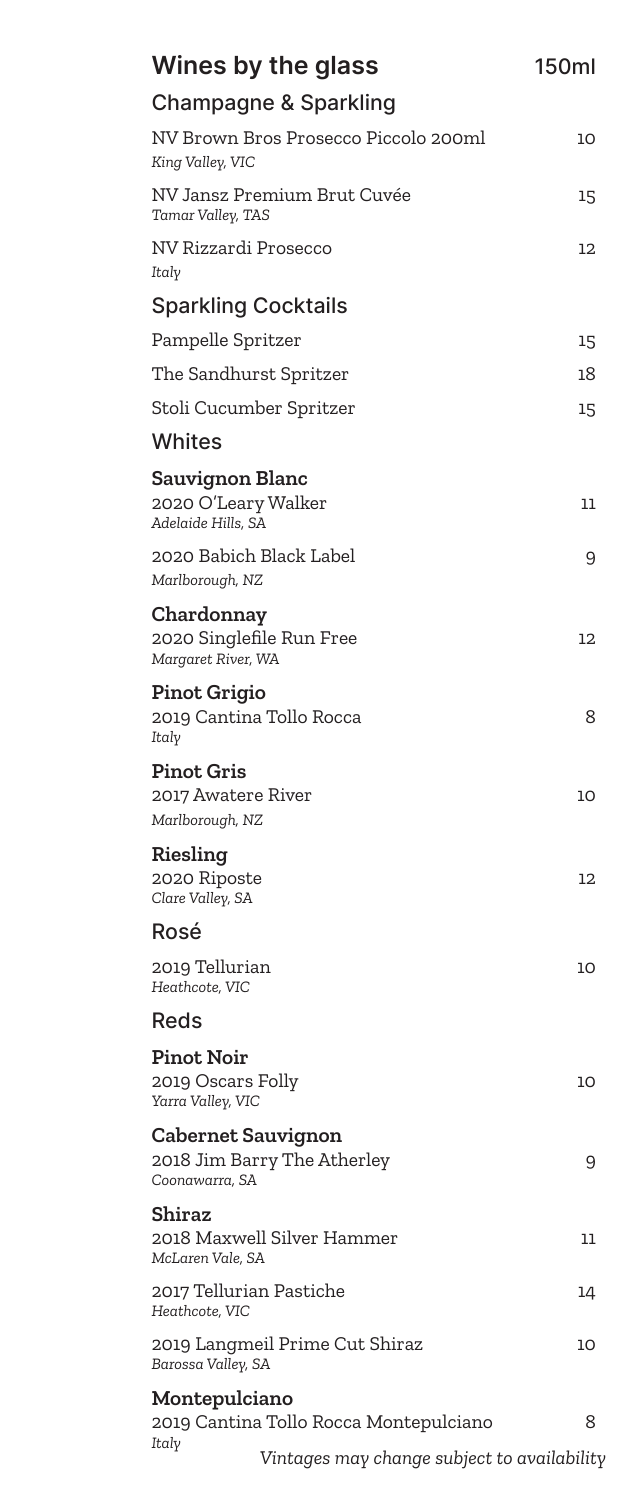## **Sparkling wines by the bottle**

## Champagne & sparkling wines

The perfect aperitif. Fine and lively with subtle fruit flavours and invigorating bubbles. Obligatory for any celebration.

| Champagne                                                   |     |
|-------------------------------------------------------------|-----|
| NV Billiecart Salmon Brut Reserve<br>Mareuil-sur-ay, France | 145 |
| NV Billiecart Salmon Rosé<br>Mareuil-sur-ay, France         | 220 |
| 2012 Pol Roger Vintage Reserve<br>Epernay, France           | 245 |
| NV Pol Roger White Label Brut Reserve<br>Epernay, France    | 169 |
| Sparkling<br>NV Jansz Premium Cuvée<br>Tamar Valley, TAS    | 68  |
| NV Prosecco Rizzardi<br>Venetto, Italy                      | 55  |
| 2015 Jansz Vintage Cuvée<br>Tamar Valley, TAS               | 98  |
| NV Jansz Rosé Cuvée<br>Tamar Valley, TAS                    | 69  |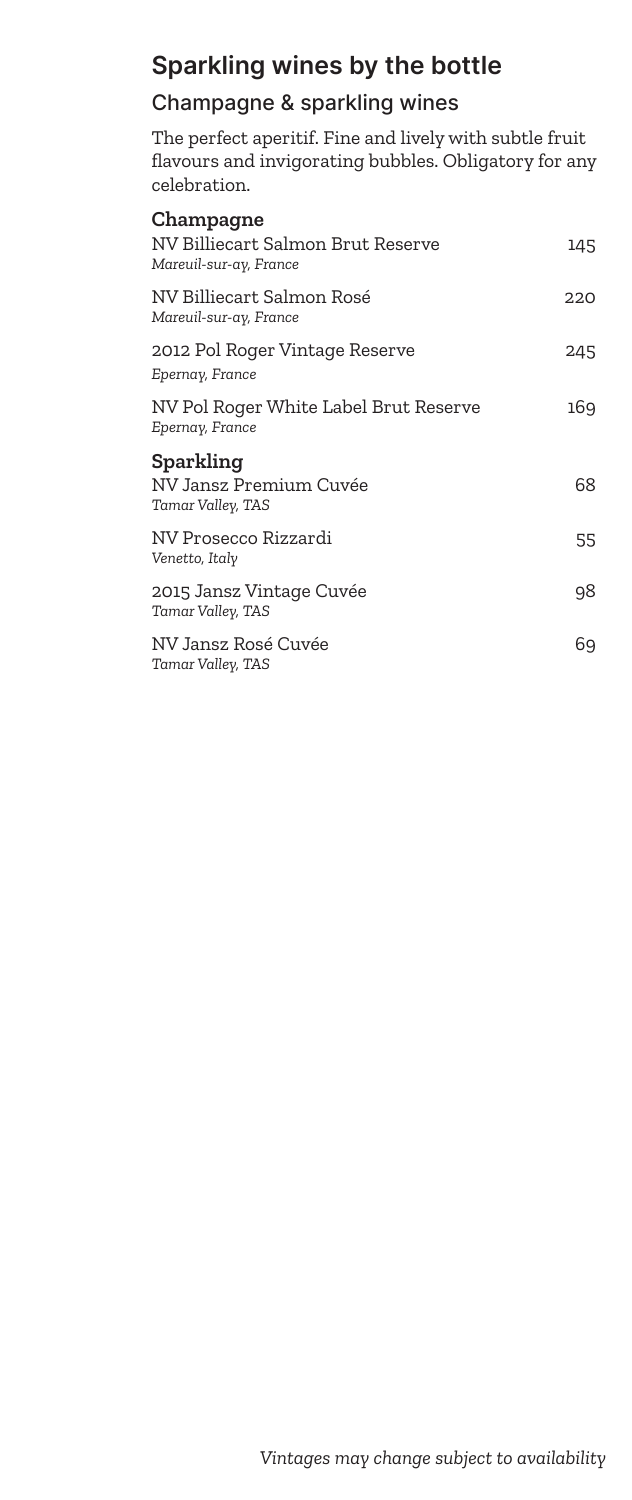# **White wines by the bottle**

Indulge in our intimate whites, full of bounce, fruit and love. Matching quality from home and abroad, why not venture from your usual varietal to broaden your dining experience.

| <b>Sauvignon Blanc</b><br>2020 O'Leary Walker<br>Adelaide Hills, SA | 48 |
|---------------------------------------------------------------------|----|
| 2020 Longview Whippet<br>Adelaide Hills, SA                         | 45 |
| 2017 Awatere River<br>Marlborough, NZ                               | 45 |
| 2020 Babich Black Label<br>Marlborough, NZ                          | 40 |
| Chardonnay<br>2020 Singlefile Run Free<br>Margaret River, WA        | 55 |
| 2019 Scotchmans Hill Estate<br>Bellarine Peninsula, VIC             | 74 |
| 2018 Hill-Smith Estate<br>Adelaide Hills, SA                        | 68 |
| 2020 Vasse Felix Filius<br>Margaret River, WA                       | 54 |
| Pinot Grigio<br>2019 Cantina Tollo Rocca<br>Italy                   | 38 |
| 2020 Primo Estate Joseph<br>Adelaide Hills, SA                      | 74 |
| <b>Pinot Gris</b><br>2019 Ross Hill Pinnacle<br>Orange, NSW         | 69 |
| 2017 Awatere River<br>Marlborough, NZ                               | 45 |
| 2020 Maude Estate<br>Central Otago, NZ                              | 56 |
| Riesling<br>2020 Mesh<br>Eden Valley, SA                            | 64 |
| 2018 Parish Reserve<br>Coal River, TAS                              | 75 |
| 2020 Riposte<br>Clare Valley, SA                                    | 55 |
| Rosé<br>2019 Tellurian<br>Heathcote, VIC                            | 46 |
| 2018 La Galope<br>Cotes de Provence, France                         | 42 |
| Moscato                                                             |    |
| 2018 Little Miss Collette 500ml<br>McLaren Vale, SA                 | 32 |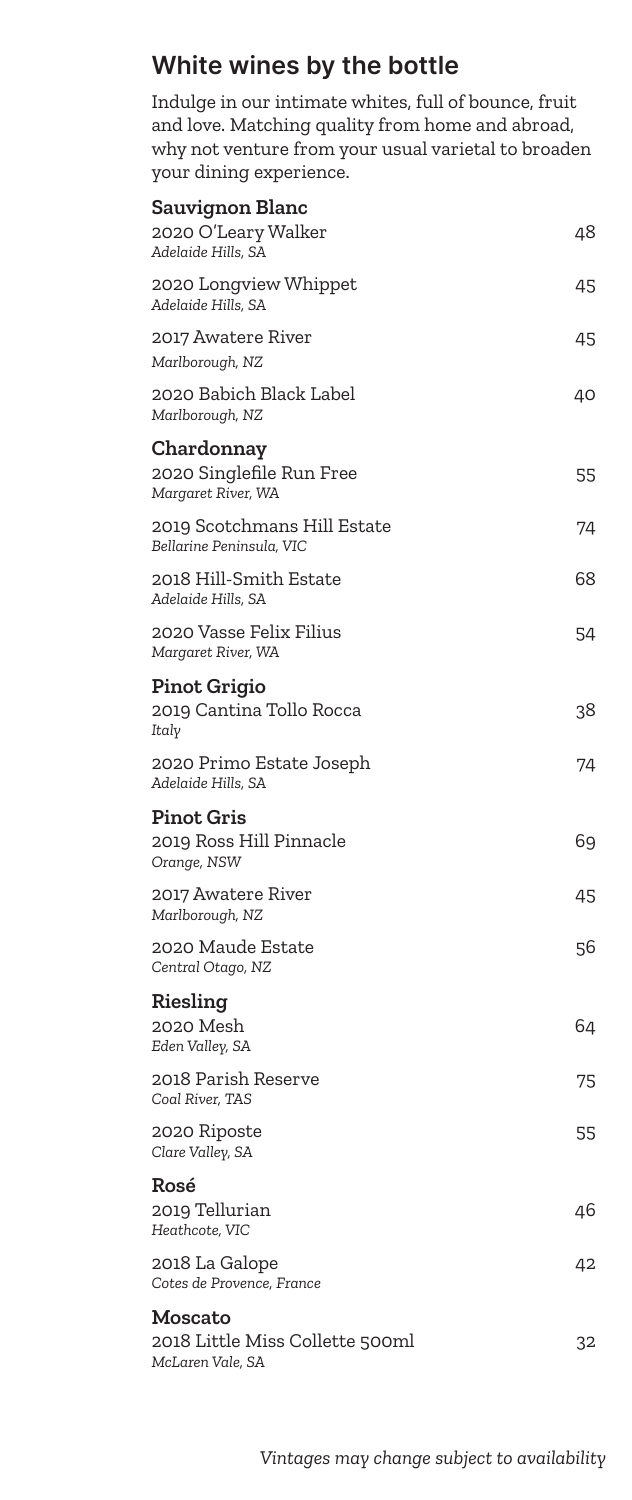# **Red wines by the bottle**

No need to look abroad for great red, Australia produces spectacular, true to heritage red wines. Our crafty growers have mastered producing the right varietals in the right regions. If big, rich and flavoursome is your preference then look no further than the Barossa Valley, McLaren Vale or Heathcote regions. If soft and subtle is more your style, Mornington and Yarra Valley are your go to regions.

| <b>Pinot Noir</b><br>2019 Kooyong Massale<br>Mornington, VIC             | 68 |
|--------------------------------------------------------------------------|----|
| 2019 Domaine A Stoney Vineyard<br>Coal River Valley, TAS                 | 88 |
| 2018 Tarrawarra Estate<br>Yarra Valley, VIC                              | 65 |
| 2018 Maude<br>Central Otago, NZ                                          | 90 |
| 2019 Helens Hill Oscars Folly<br>Yarra Valley, VIC                       | 44 |
| <b>Cabernet Sauvignon</b><br>2017 Eden Hall Springton<br>Eden Valley, SA | 52 |
| 2017 Vasse Felix Premium<br>Margaret River, WA                           | 98 |
| 2017 Tahbilk Cabernet<br>Nagambie, VIC                                   | 60 |
| 2018 Singlefile Frankland River<br>Margaret River, WA                    | 82 |
| 2018 Jim Barry The Atherley<br>Coonawarra, SA                            | 44 |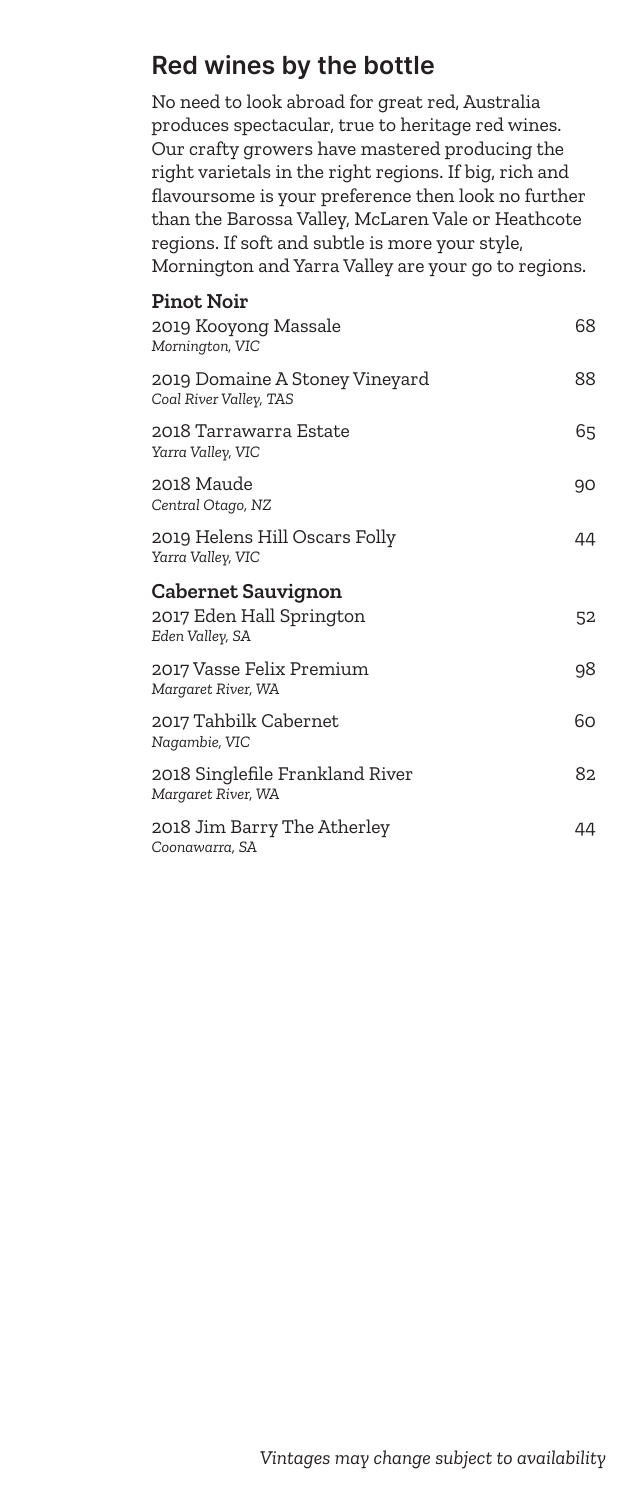# **Red wines by the bottle**

| <b>Shiraz and Blends</b>                                                              |    |
|---------------------------------------------------------------------------------------|----|
| 2018 Maxwell Silver Hammer Shiraz<br>McLaren Vale, SA                                 | 48 |
| 2018 Liz Heidenriech Shiraz<br>Barossa Valley, SA                                     | 56 |
| 2019 Langmeil Prime Cut Shiraz<br>Barossa Valley, SA                                  | 46 |
| 2017 Jim Barry Lodge Hill Shiraz<br>Barossa Valley, SA                                | 58 |
| 2017 Tellurian Pastiche Shiraz<br>Heathcote, VIC                                      | 60 |
| 2018 Nick Spencer Gundagai Shiraz,<br>Cabernet, Tempranillo, Touriga<br>Gundagai, NSW | 50 |
| 2018 Singlefile Clément V MSG Blend<br>Margaret River, WA                             | 88 |
| 2019 Buckshot Shiraz<br>Heathcote, VIC                                                | 60 |
| 2018 Maxwell Ellen Street Shiraz<br>McLaren Vale, SA                                  | 90 |
| 2018 717 Convicts The Felon Shiraz<br>Barossa Valley, SA                              | 44 |
| Montepulciano<br>2019 Cantina Tollo Rocca Montepulciano<br>Italy                      | 38 |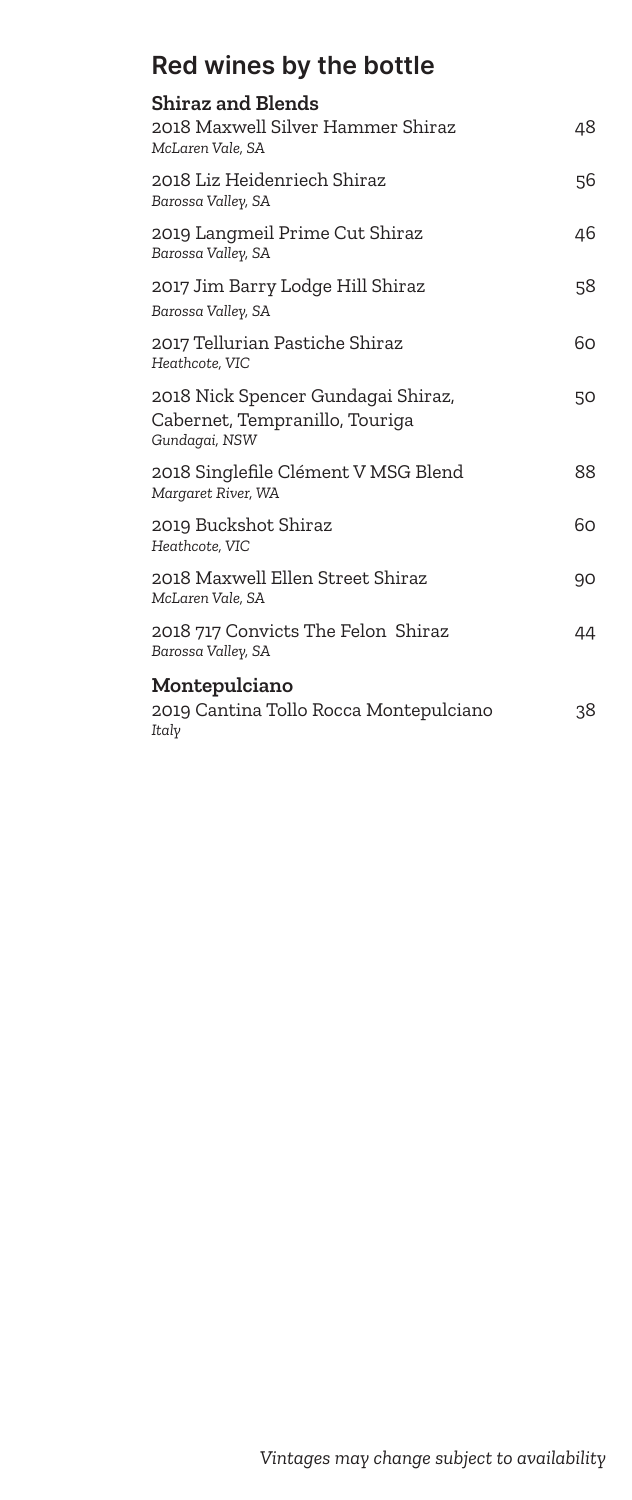## **Sandhurst cheeky reserve cellar selection**

Winter is the perfect time to enjoy a special bottle with friends. Choose from this section and create some memories. We've sourced some incredible wines so grab a back vintage and enjoy the journey.

| <b>Whites</b>                                                                     |      |
|-----------------------------------------------------------------------------------|------|
| 2018 Heggies Reserve Chardonnay<br>Eden Valley, SA                                | 98   |
| 2019 Maison Patrick Piuze<br>Chablis Terroir De Chichee<br>Chablis, France        | 168  |
| 2016 Scotchman's Hill Cornelius Pinot Gris<br>Bellarine Peninsula, VIC            | 90   |
| Reds                                                                              |      |
| 2018 Buckshot Vineyard Primitivo Zinfandel<br>Heathcote, VIC                      | 60   |
| 2017 Tellurian Tranter Reserve Shiraz<br>Heathcote, VIC                           | 98   |
| 2015 Black Magic Shiraz<br>Barossa, SA                                            | 160  |
| 2018 Bleasdale Frank Potts Cabernet Blend<br>Langhorne Creek, SA                  | 69   |
| 2006 Penfolds Grange<br>Barossa, SA                                               | 1250 |
| 2016 Somerled Reserve Shiraz<br>McLaren Vale, SA                                  | 120  |
| 2010 Patrick of Coonawarra<br>Grande Reserve Cabernet Sauvignon<br>Coonawarra, SA | 150  |
| 2016 Yalumba The Signature Cabernet Shiraz<br>Barossa, SA                         | 148  |
| 2016 Yalumba The Octavius Old Vine Shiraz<br>Barossa, SA                          | 290  |
| 2018 Bleasdale Generations Shiraz<br>Langhorne Creek, SA                          | 69   |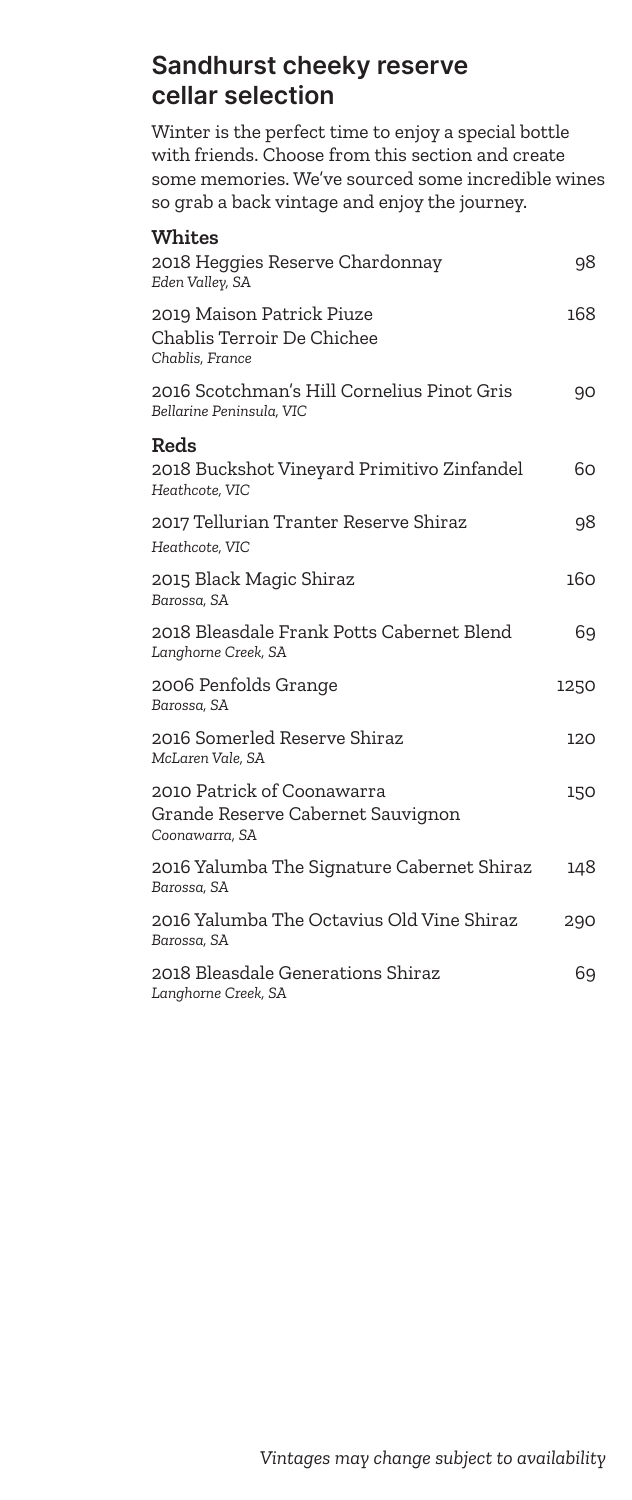## **Beers**

| <b>Premium bottled &amp; craft cans</b>                                |      |
|------------------------------------------------------------------------|------|
| St Andrews Beach 6 Furlongs Pale Ale 5.2%<br>Mornington Peninsula, VIC | 9    |
| St Andrews Beach Race Day Pilsner 5%<br>Mornington Peninsula, VIC      | 9    |
| Pirate Life Pale Ale 5.4%<br>Port Adelaide, SA                         | 10   |
| Pure Blond Low Carb 4.2%<br>Melbourne, VIC                             | 7    |
| Brookvale Union Boozy Seltzer 4%<br>Sydney, NSW                        | 8.5  |
| O'Brien GF Premium Lager 4.5%<br>Melbourne, VIC                        | 9    |
| Lord Nelson Three Sheets Pale Ale 4.9%<br>Sydney, NSW                  | 9.5  |
| Lord Nelson Old Admiral Dark Ale 6.1%<br>Sydney, NSW                   | 10.5 |
| Light & mid                                                            |      |
| Cascade Premium Light 2.4%<br>Hobart, TAS                              | 6.5  |
| Peroni Leggera 3.5%<br>Italy                                           | 8    |
| Heineken '00'<br>Holland                                               | 6.5  |
| Premium bottled imported                                               |      |
| Trumer Pils 4.9%<br>Austria                                            | 11   |
| Asahi 5%<br>Japan                                                      | 9    |
| Corona 4.5%<br>Mexico                                                  | 9    |
| Cider                                                                  |      |
| Forbidden Fruit Apple Cider 4.6%<br>Barongarook, VIC                   | 8    |
| Monteith Cider Apple or Pear 4.5%<br>New Zealand                       | 8    |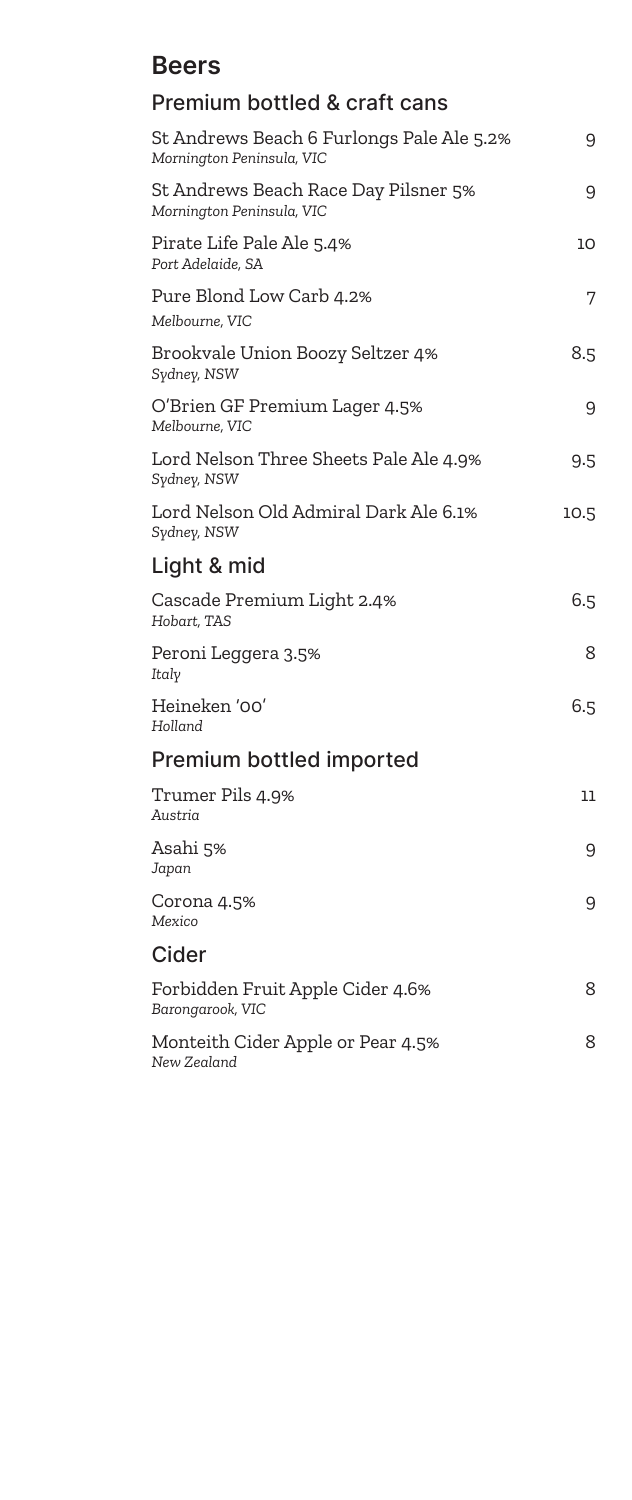## **Beers on tap**

| Permanent beer taps                                        | schooner pint |      |
|------------------------------------------------------------|---------------|------|
| Carlton Draught Beer 4.6%<br>Abbortsford, VIC              | 8.1           | 12   |
| Great Northern Super Crisp 3.5%<br>Brisbane, QLD           | 7.7           | 11   |
| Carlton Dry Beer 4.5%<br>Abbortsford, VIC                  | 8.5           | 12.5 |
| Balter XPA 5%<br>Burleigh Heads, QLD                       | 10.3          | 14   |
| Stella Artois 5%<br>Dansk, Belguim                         | 10.3          | 13.7 |
| Rotating beer taps                                         |               |      |
| Pirate Life South Coast Pale Ale 4.4%<br>Port Adelaide, SA | 10.3          | 14   |
| 4 Pines Pacific Ale 3.5%<br>Sydney. NSW                    | 9.6           | 12.7 |
| Check with a staff member to find out what's pouring today |               |      |

*All staff adhere to our RSA policies.*

*Happy Hour Monday to Friday 5 - 6pm. Selected draught beers and wines by the glass available.*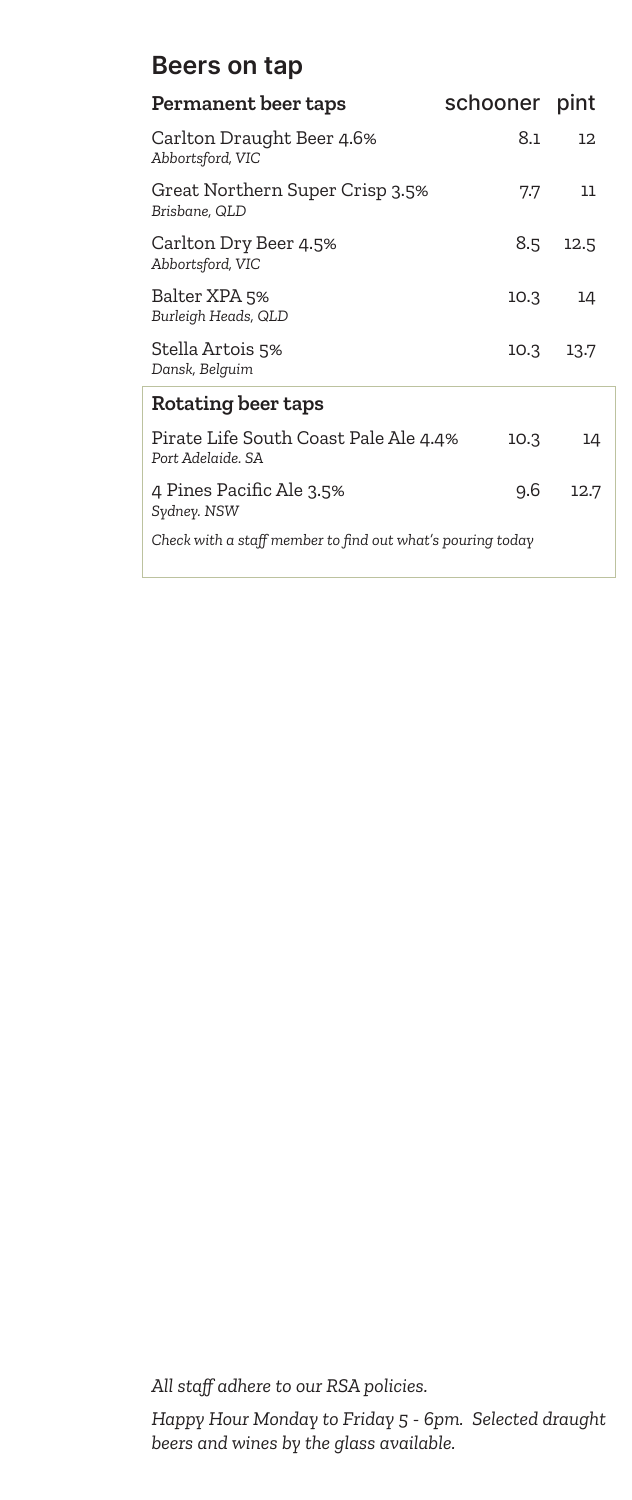| <b>Spirits</b>                                     | 30ml |
|----------------------------------------------------|------|
| Vodka                                              |      |
| Bondi Blue 40%<br>Braeside, VIC                    | 14   |
| Hippocampus 40%<br>Braeside, VIC                   | 14   |
| Cape Grim 666 40%<br>Cape Grim, TAS                | 12   |
| Stolichnaya 38%<br>Tambov, Russia                  | 9    |
| Moskovskaya 38%<br>Moscow, Russia                  | 9    |
| Stolichnaya Cucumber 37.5%<br>Tambov, Russia       | 10   |
| Beluga Noble 40%<br>Siberia, Russia                | 14   |
| Stolichnaya Elit 40%<br>Tambov, Russia             | 14   |
| Grey Goose 40%<br>Picardy, France                  | 14   |
| Gin                                                |      |
| Four Pillars Rare Dry 41.8%<br>Yarra Valley, VIC   | 13   |
| Four Pillars Olive Leaf 43.8%<br>Yarra Valley, VIC | 13   |
| Boatrocker Raspberry 40%<br>Braeside, VIC          | 14   |
| Applewood 43%<br>Gumeracha, SA                     | 12   |
| Patient Wolf 43.8%<br>Melbourne, VIC               | 14   |
| Patient Wolf Batch 007 41.5%<br>Melbourne, VIC     | 16   |
| Cedar Fox 42%<br>Yarraville, VIC                   | 15   |
| Tanqueray 38%<br>London, United Kingdom            | 9    |
| Brookies Slow Gin 26%<br>Cape Byron, NSW           | 12   |
| Garden Grown Gin 42%<br>Surry Hills, NSW           | 15   |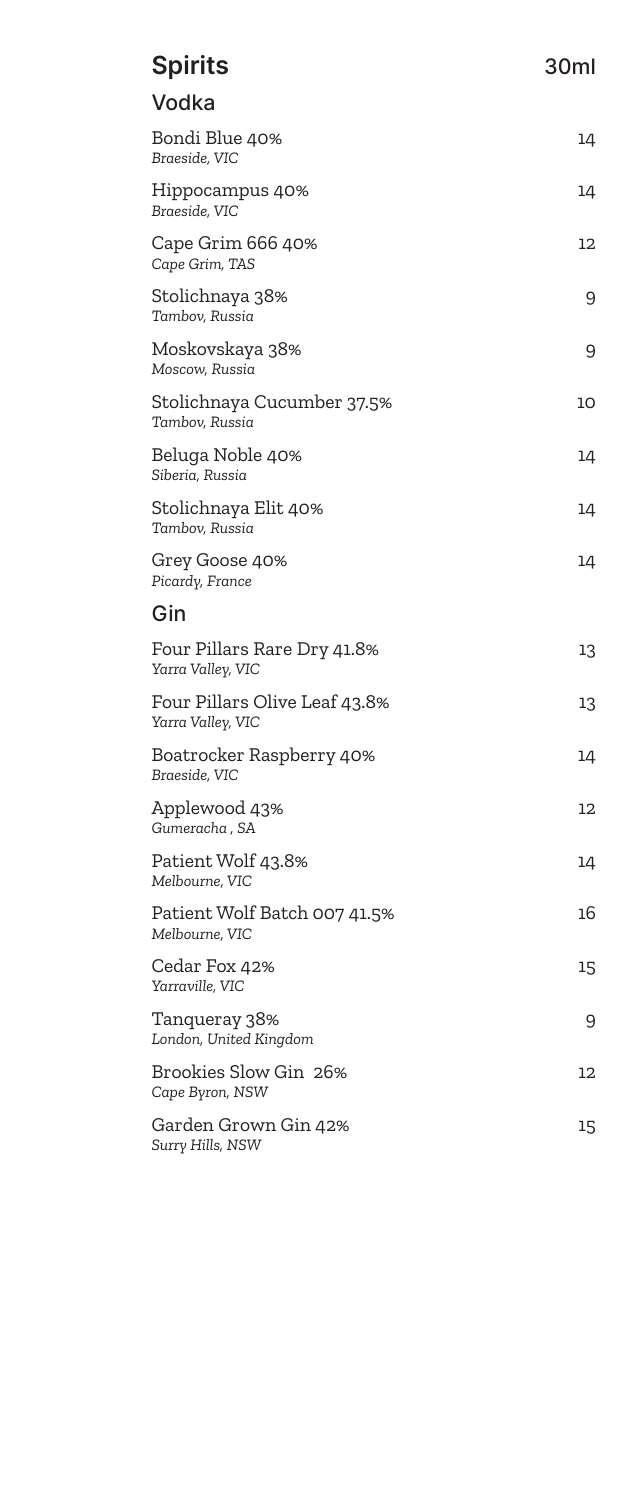| <b>Spirits</b>                                              | 30ml |
|-------------------------------------------------------------|------|
| Whiskey & whisky                                            |      |
| Starward Nova Single Malt 41%<br>Melbourne, VIC             | 18   |
| Starwood Two Fold 40%<br>Melbourne, VIC                     | 16   |
| Archie Rose Single Malt 46%<br>Sydney, NSW                  | 14   |
| Johnnie Walker – Red 38%<br>Ayrshire, Scotland              | 9    |
| Johnnie Walker – Black 40%<br>Ayrshire, Scotland            | 14   |
| Jameson 40%<br>Dublin, Ireland                              | 9    |
| High West Double Rye 46%<br>Utah, USA                       | 14   |
| Canadian Club 37%<br>Ontario, Canada                        | 9    |
| Chivas Regal 12yr old 40%<br>Speyside, Scotland             | 10   |
| The Dalmore Single Barrel 12 yr 43%<br>Highlands, Scotland  | 20   |
| Glenmorangie Single Malt 10 yr 40%<br>Highlands, Scotland   | 14   |
| Nikka Barrel 12yr 51.4%<br>Hokkaido, Japan                  | 18   |
| Westward Oregon Stout Cask Single Malt 45%<br>Portland, USA | 20   |
| Westward Single Malt 45%<br>Portland, USA                   | 17   |
| Lagavulin 16yr Islay Single Malt 43%<br>Islay, Scotland     | 18   |
| Tokinoka Japanese Whiteoak 40%<br>Akashi, Japan             | 15   |
| Bourbon & tennessee whiskey                                 |      |
| Jack Daniel's 40%<br>Tennessee, USA                         | 9    |
| Jim Beam 40%<br>Kentucky, USA                               | 9    |
| Maker's Mark 42%<br>Kentucky, USA                           | 10   |
| Maker's Mark 46 Reserve 94 proof. 47%<br>Kentucky, USA      | 16   |
| Woodford Reserve 40%<br>Kentucky, USA                       | 12   |
| Woodford Reserve Rye 45.2%<br>Kentucky, USA                 | 16   |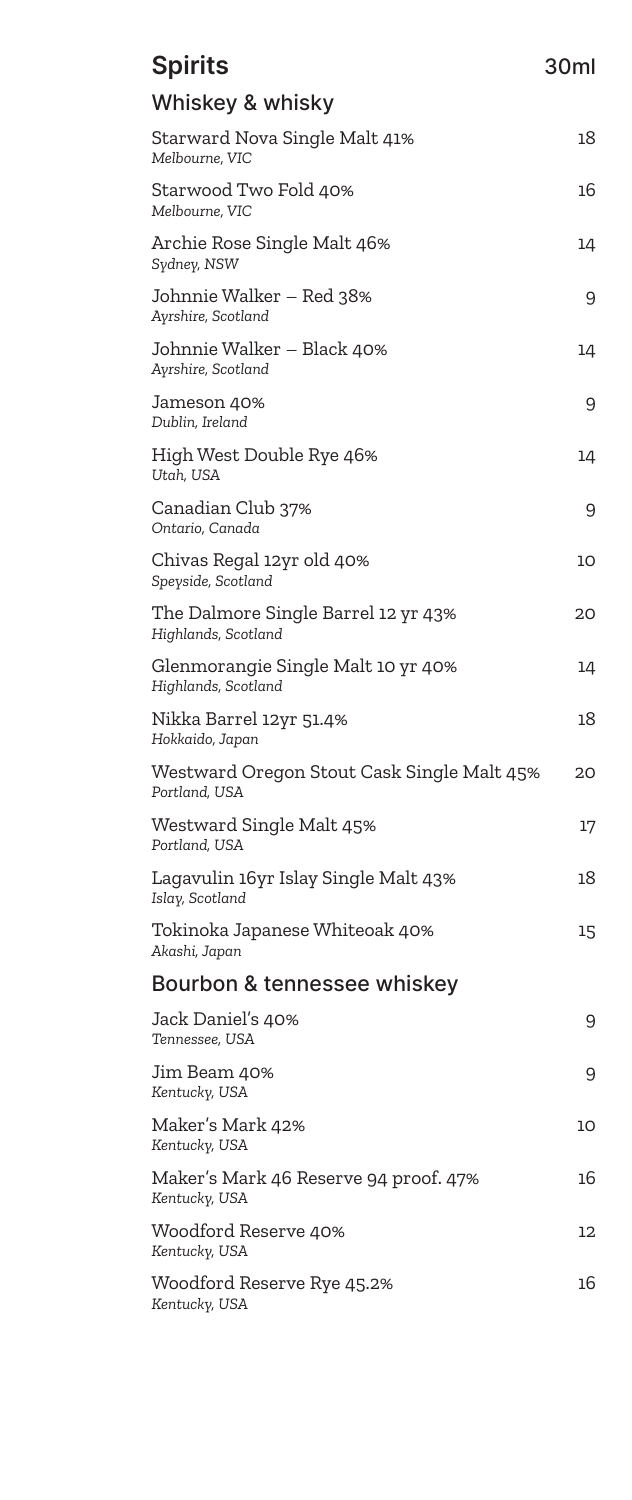| <b>Spirits</b>                                        | 30ml |
|-------------------------------------------------------|------|
| Rum                                                   |      |
| Sailor Jerry Spiced 38%<br>U.S Virgin Islands, USA    | 9    |
| Bacardi White 38%<br>San Juan, Puerto Rico            | 9    |
| Stolen White rum 37.5%<br>Trinidad & Tobago           | 10   |
| Kraken Spiced 40%<br>Indiana, USA                     | 12   |
| Gosling Dark Spiced Rum 41.8%<br>Bermuda              | 12   |
| Plantation Pineapple Spiced 40%<br>Barbados           | 14   |
| Stolen Gold Spiced 40%<br>Trinidad & Tobago           | 12   |
| <b>Tequila list</b>                                   |      |
| Our tequila list is all sourced from 100% blue agave. |      |
| Rooster Rojo Blanco & Reposado 38%<br>Jalisco, Mexico | 9    |
| 1800 Coconut 35%<br>Jalisco, Mexico                   | 12   |
| Herradura Plata 40%<br>Jalisco, Mexico                | 16   |
| Patron XO Cafe 38%<br>Jalisco, Mexico                 | 14   |
| Tromba Repasado 38%<br>Jalisco, Mexico                | 14   |
| Tromba Blanco 38%<br>Jalisco, Mexico                  | 15   |
| Don Julio Repasado 40%<br>Jalisco, Mexico             | 18   |
| Don Julio Blanco 40%<br>Jalisco, Mexico               | 15   |
| Cenote Blanco 40%<br>Jalisco, Mexico                  | 19   |
| Aperitif                                              |      |
| Pimm's 25%<br>London, United Kingdom                  | 9    |
| Aperol 24%<br>Padua, Italy                            | 9    |
| Campari 21%<br>Milan, Italy                           | 9    |
| Pampelle 21%<br>Cognac, France                        | 9    |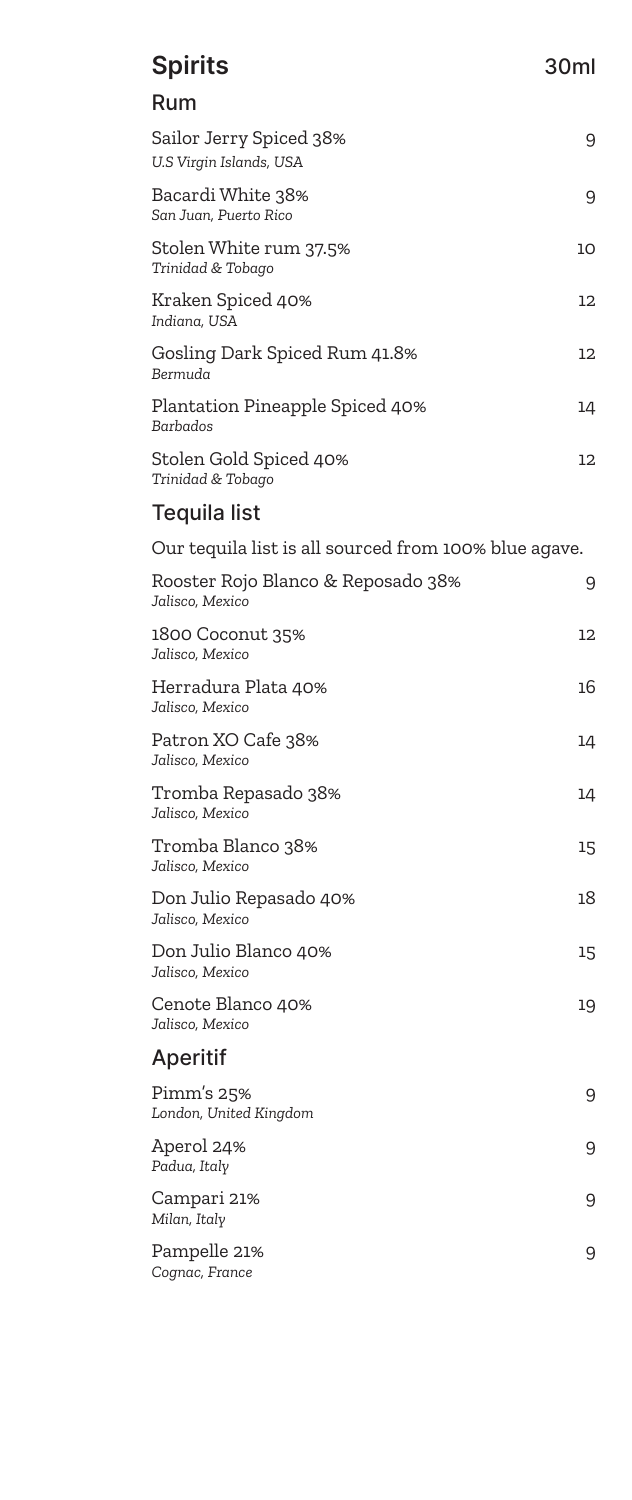# Liqueurs

| Frangelico                                               | 9    |
|----------------------------------------------------------|------|
| Malibu                                                   | 9    |
| Opal Nera Sambuca                                        | 9    |
| Opal Bianco Sambuca                                      | 9    |
| <b>Baileys</b>                                           | 9    |
| <b>Grand Marnier</b>                                     | 10   |
| Chambord                                                 | 10   |
| Kahlua                                                   | 9    |
| Tia Maria                                                | 10   |
| Cointreau                                                | 9    |
| G.E. Massenez Range                                      | 9    |
| Lychee Liquor                                            | 9    |
| Ouzo                                                     | 10   |
| Fernet-Branca                                            | 11   |
| Fortified, armagnac & cognac                             | 60ml |
| Valdespino Pedro Ximenez Sherry<br>Spain                 | 9    |
| Delord 1985 bas Armagnac<br>France                       | 15   |
| Hennessy VSOP<br>Cognac, France                          | 14   |
| <b>Soft drinks</b>                                       |      |
| Coke                                                     | 5    |
| Coke zero                                                | 5    |
| Lift                                                     | 5    |
| Dry ginger                                               | 5    |
| Bundaberg<br>Ginger Beer, Passionfruit, Diet Ginger Beer | 6.5  |
| Tonic                                                    | 5    |
| Lemonade                                                 | 5    |
| <b>Juices</b>                                            |      |
| Orange                                                   | 5    |
| Pineapple                                                | 5    |
| Apple                                                    | 5    |
| Cranberry                                                | 5    |